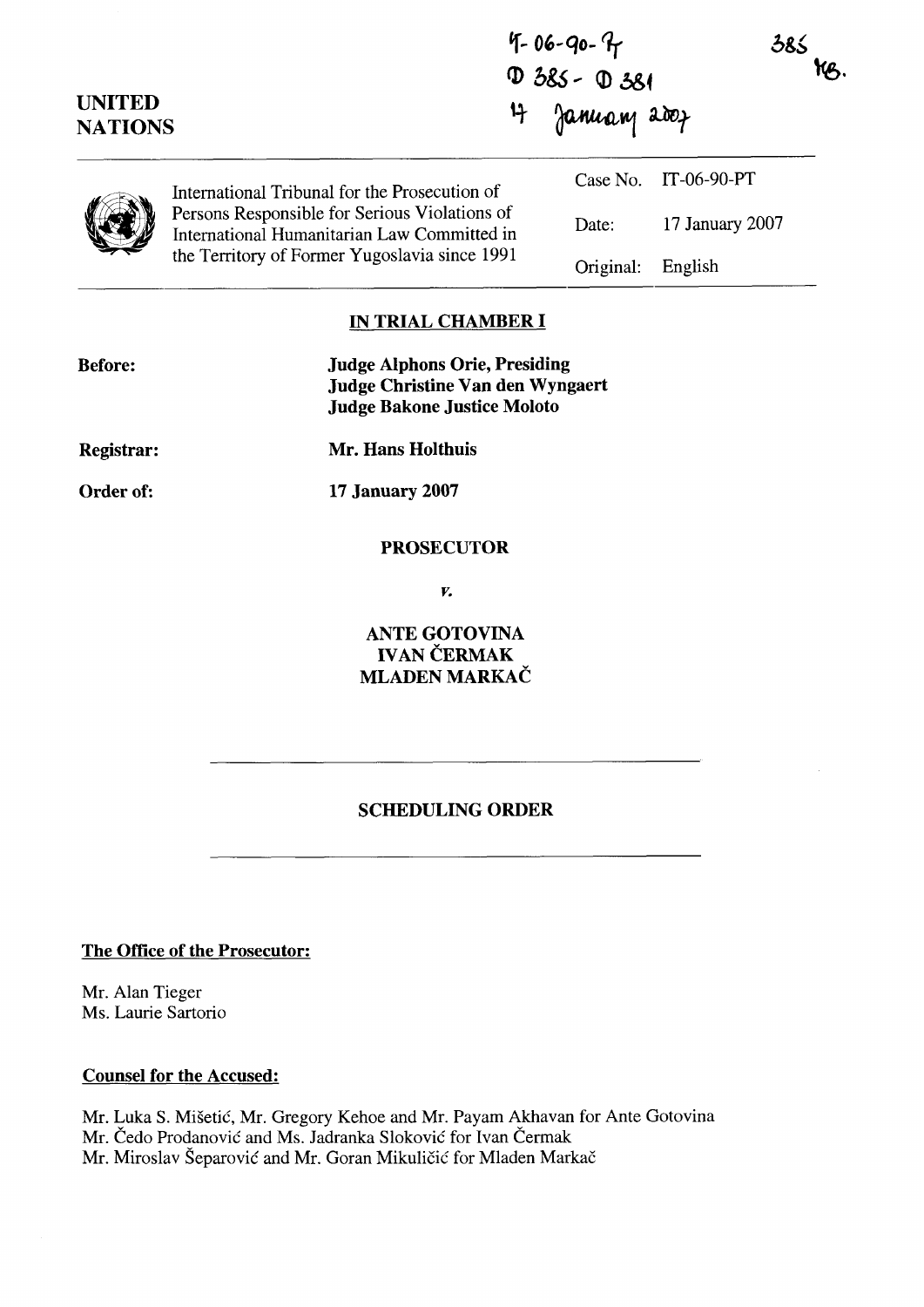1, BAKONE JUSTICE MOLOTO, Judge of Trial Charnber 1 of the International Tribunal for the Prosecution of Persons Responsible for Serious Violations of International Humanitarian Law Committed in the Territory of the former Yugoslavia since 1991 ("Tribunal");

HAVING BEEN APPOINTED, pursuant to Rule 65 *ter (A)* of the Rules of Procedure and Evidence of the Tribunal ("Rules"), as Pre-Trial Judge in this case by virtue of an order of the President of Trial Chamber I;<sup>1</sup>

NOTING that at the 65 *ter* Conference and the Status Conference, both held on 5 December 2006 ("65 *ter* Conference" and "Status Conference", respectively), the Trial Chamber raised the matter of date for trial with the Parties;

NOTING that at the 65 *ter* Conference the Senior Legal Officer of Trial Chamber 1, while noting that a date for trial had not yet been set, alerted the Parties to "begin to prepare in earnest" for a starting date of "approximately May  $2007$ ";<sup>2</sup>

NOTING the opinion of the Prosecution and the Defence, and their arguments therefor, stated at the Status Conference that the earliest this case can go to trial is September  $2007$ ;

NOTING that at the Status Conference the Trial Chamber urged the Parties to reconsider the September 2007 preference;<sup>4</sup>

NOTING that on 19 December 2006 the Trial Chamber informed the Parties by way of e-mail that it could consider starting the trial at a slower pace, that is part time, and that the Parties were requested to reconsider by 22 January 2007 their preference of September 2007 in light of this information: $5$ 

NOTING that on 2 January 2007 the Trial Charnber received an e-mail from the Defence of Ante Gotovina wherein it was stated that "[tlhe general consensus is that we cannot begin at any Pace until September  $2007$ ";<sup>6</sup>

NOTING that on 12 January 2007 the Trial Chamber by way of e-mail requested the Parties to clarify the meaning of the "general consensus", "as the matter of the trial start date requires

<sup>&</sup>lt;sup>1</sup> Prosecutor v. Ante Gotovina, Ivan Čermak, Mladen Markač, Case No. IT-06-90-PT, Order Regarding Composition of Trial Chamber and Designating a Pre-Trial Judge, 23 November 2006.

 $\overline{2}$ 65 *ter* Conference (Closed Session), 5 Dec 2006, T. 41,43.

Status Conference, 5 Dec 2006, T. 35 onwards.

 $\overline{4}$ 

Status Conference, 5 Dec 2006, T. 45.<br>E-mail, dated 19 December 2006, from the Senior Legal Officer of Trial Chamber I to all Parties.

<sup>&</sup>lt;sup>5</sup> E-mail, dated 19 December 2006, from the Senior Legal Officer of Trial Chamber I to all Parties.<br><sup>6</sup> E-mail, dated 2 January 2007, from Mr Gregory Kehoe, Counsel for Ante Gotovina, to the Senior Legal Officer of Trial Chamber 1.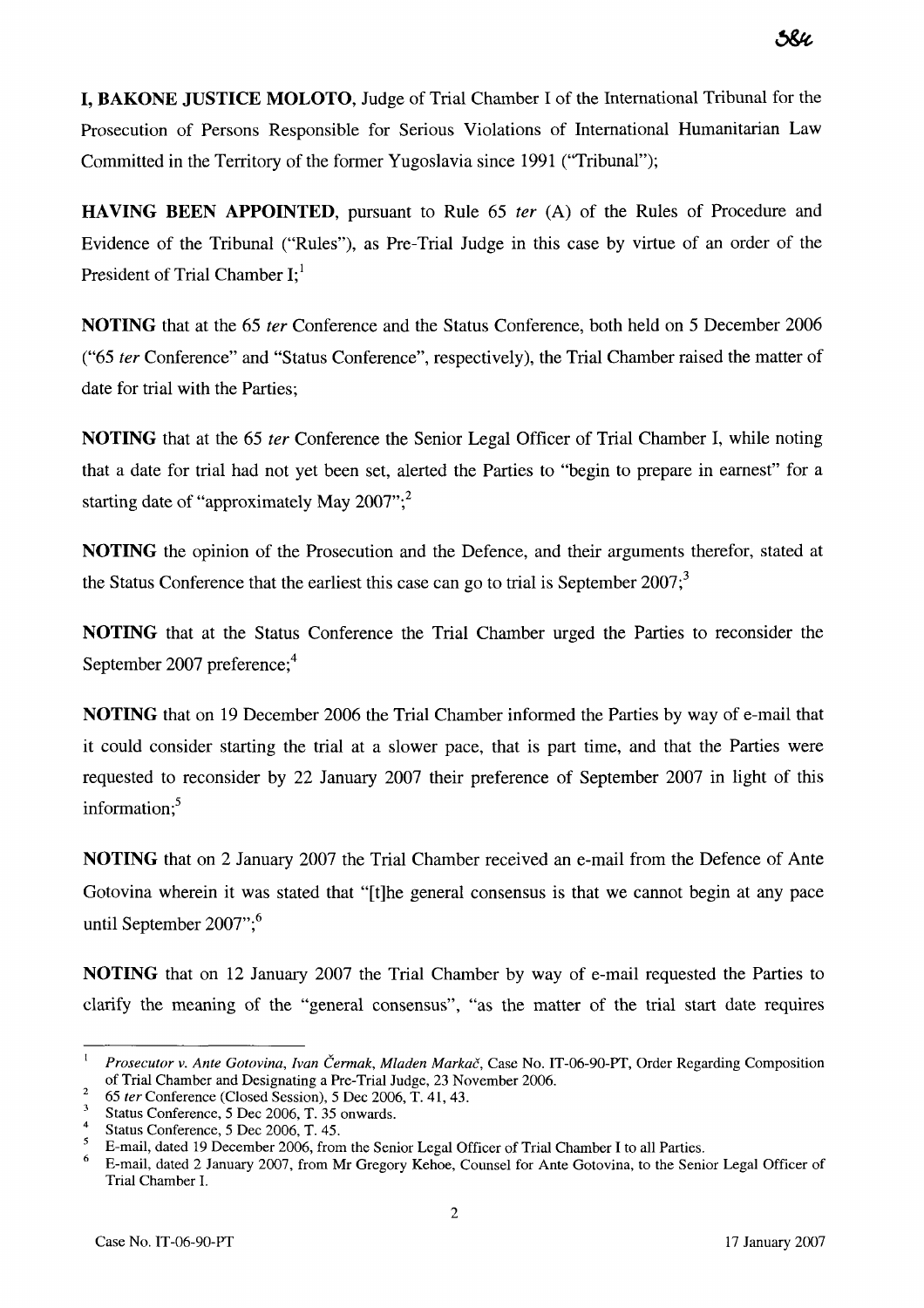immediate clarification", $^7$  and that on 15 and 16 January the Trial Chamber was informed by way of e-mails of the Parties' preference for starting in September  $2007$ ;<sup>8</sup>

**NOTING** the submission of one of the Counsel for the Accused Gotovina who is involved in other trials in his domestic jurisdiction, which require his attention during the relevant time period and make it difficult for him to participate in the present trial were it to start before the judicial summer recess,<sup>9</sup> but **CONSIDERING** that it is incumbent upon Counsel to organise his work in such a way that he respects the deadlines set by this Trial Chamber, and, therefore, that this does not affect the scheduling before this Tribunal;

**NOTING** the submission that more preparation time is needed in light of outstanding matters, including completing witness interviews<sup>10</sup> and translations of documents,<sup>11</sup> but **CONSIDERING** that it cannot be that interviews of Defence witnesses are completed before the start of the Prosecution case, and that regarding translations there appears to exist miscommunication between the Parties:<sup>12</sup>

**NOTING** the submission by the Prosecution that it has reviewed the estimated length of the trial and concluded that "this case would be completed within an approximately 12- to 14-month period [and] not the inflated periods of time that [...] may otherwise have played a role in the Court's assessment",<sup>13</sup> but **CONSIDERING** that a shorter estimate of the length of time it will take to complete a trial is not necessarily a reason to postpone the start of that trial, particularly in light of the right of the Accused of this case, as well as of the accused in other pending cases before the Tribunal, to an expeditious trial;

**FINDING** that the Parties' arguments as to why the start of the trial must be delayed until September 2007 are unconvincing;

<sup>7</sup>E-mail, dated 12 January 2007, from the Senior Legal Officer of Trial Chamber **1** to al1 Parties.

E-mail, dated 15 January 2007, from Mr Goran Mikuličić, Counsel for Mladen Markač, to the Senior Legal Officer of Trial Chamber **1;** E-mail, dated 15 January 2007, from Mr Gregory Kehoe, Counsel for Ante Gotovina, to the Senior Legal Officer of Trial Chamber I; E-mail, dated 16 January 2007, from Mr Luka Mišetić, Counsel for Ante Gotovina, to the Senior Legal Officer of Trial Chamber **1** E-mail, dated 16 January 2007, from Mr Alan Tieger, Senior Trial Attorney, to the Senior Legal Officer of Trial Chamber I. Status Conference, 5 Dec 2006, T. 36.

Status Conference, 5 Dec 2006, T. 36.<br>
<sup>10</sup>Status Conference, 5 Dec 2006, T. 38 (raised by the Defence for the Accused Gotovina).<br>
<sup>11</sup>Status Conference, 5 Dec 2006, T. 41.

<sup>&</sup>lt;sup>12</sup> The Trial Chamber notes that at the 65 *ter* Conference the Prosecution stated that it had completed virtually all translations of documents and witness statements which it was required to have translated pursuant to its obligation under Rule 66 (A) (ii) of the Rules. The exception, according to the Prosecution, was the translations of eight witness statements, which at that point in time had yet to be translated. Contrary to this, the Defence of the Accused Markac stated that the translations of 20 such statements were outstanding, 65 *ter* Conference, 5 Dec 2006, T. 35-36 and 37-38).<br><sup>13</sup> Status Conference, 5 Dec 2006, T. 44.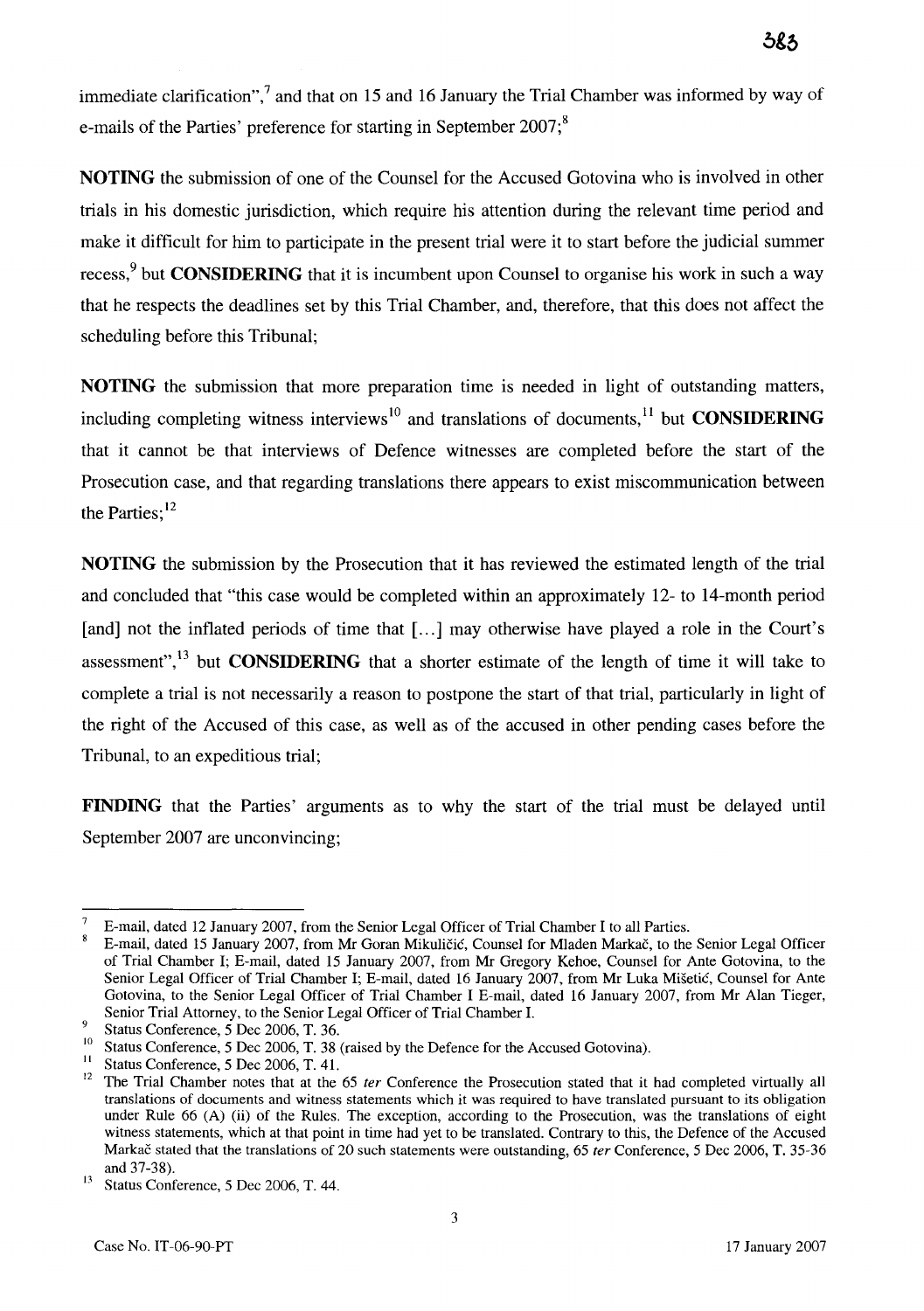**NOTING** that at the Status Conference the Prosecution indicated to the Trial Chamber that preliminary discussions concerning agreed facts had been held among the Parties and that this would be a "fruitful area of discussion"; $^{14}$ 

**NOTING** that on **8** December 2006 the Prosecution informed the Trial Chamber at a meeting with a Legal Officer of Trial Chamber **1** that the Parties had commenced discussions concerning agreed facts;

**NOTING** that on **13** December 2006 the Trial Chamber, pursuant to Rule 73 *bis* (D) of the Rules, invited the Prosecution by 22 January 2007 "to propose means of reducing the scope of the Indictment by at least one-third by reducing the number of counts charged in the Indictment and/or crime sites or incidents comprised in one or more of the charges in the Indictment, in particular taking into account that several counts are cumulatively charged";<sup>15</sup>

**CONSIDERING AND EMPHASISING** the Trial Chamber's duty, enshtined in Article 20 (1) of the Statute of the Tribunal, to ensure that a trial is fair and expeditious and that proceedings are conducted in accordance with the Rules, with full respect for the rights of the accused and due regard for the protection of victims and witnesses;

**CONSIDERING IN PARTICULAR** Article 21 **(4)** (c) of the Statute and that the present order is in keeping with the rights of the Accused as set out in Article 21 (4) (b) of the Statute;

**CONSIDERING** that pursuant to Rule 65 *bis* of the Rules "[a] Trial Chamber or a Trial Chamber Judge shall convene a status conference [...] within one hundred and twenty days after the last status conference", the last Status Conference having been held on 5 December 2006;

<sup>&</sup>lt;sup>14</sup> Status Conference, 5 Dec 2006, T. 34.

Request to the Prosecution pursuant to Rule 73 bis (D) to Reduce the Scope of Its Case, 13 December 2006.